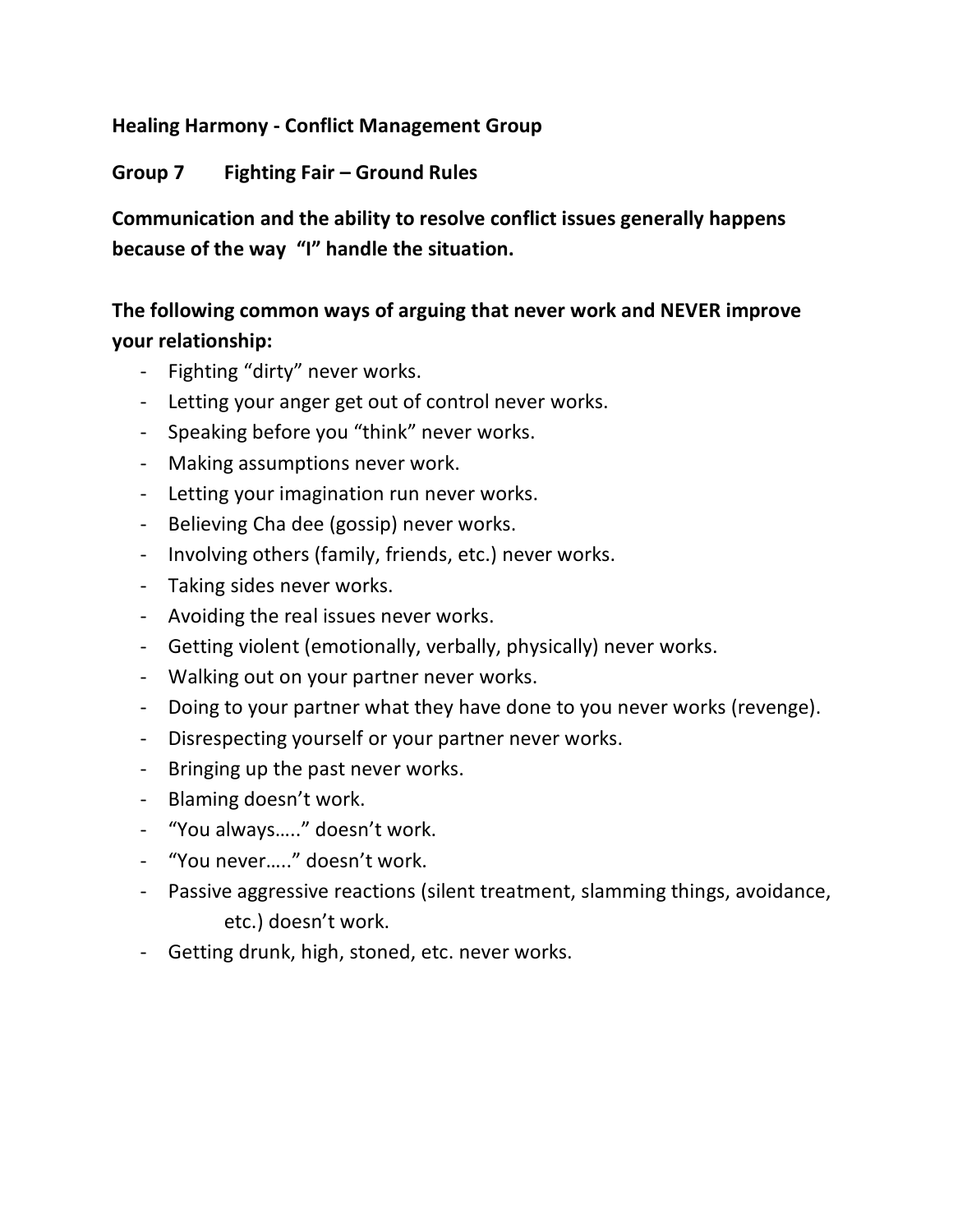## **Ground Rules:**

- **Remain calm**
	- o Try not to overreact to difficult situations.
	- o By remaining calm it will be more likely that the other person will consider your viewpoint.
- **Express feelings in words, not actions.**
- **Telling someone directly and honestly how you feel** can be a powerful form of communication.
- **If you start to feel so angry or upset** that you feel you may lose control take a "time out" and do something to help yourself feel calmer:
	- Deep breathing
	- Soothing music
	- $\blacksquare$  Talk a walk
	- Go to the fitness center
- **Be specific about what is bothering you.**
	- o Vague complaints are hard to work on.
- **Deal with ONE issue at a time.**
	- $\circ$  Don't bring up other issues stick to the present conflict.
- **No "hitting below the belt."**
	- o "Pushing the other persons "buttons" never works.
- **Avoid accusations.**
	- o Accusing the other person will only make them defensive and angry.
	- o Instead talk about how YOU feel when they……
- **Don't generalize.**
	- o "You never…."
	- o "You always…."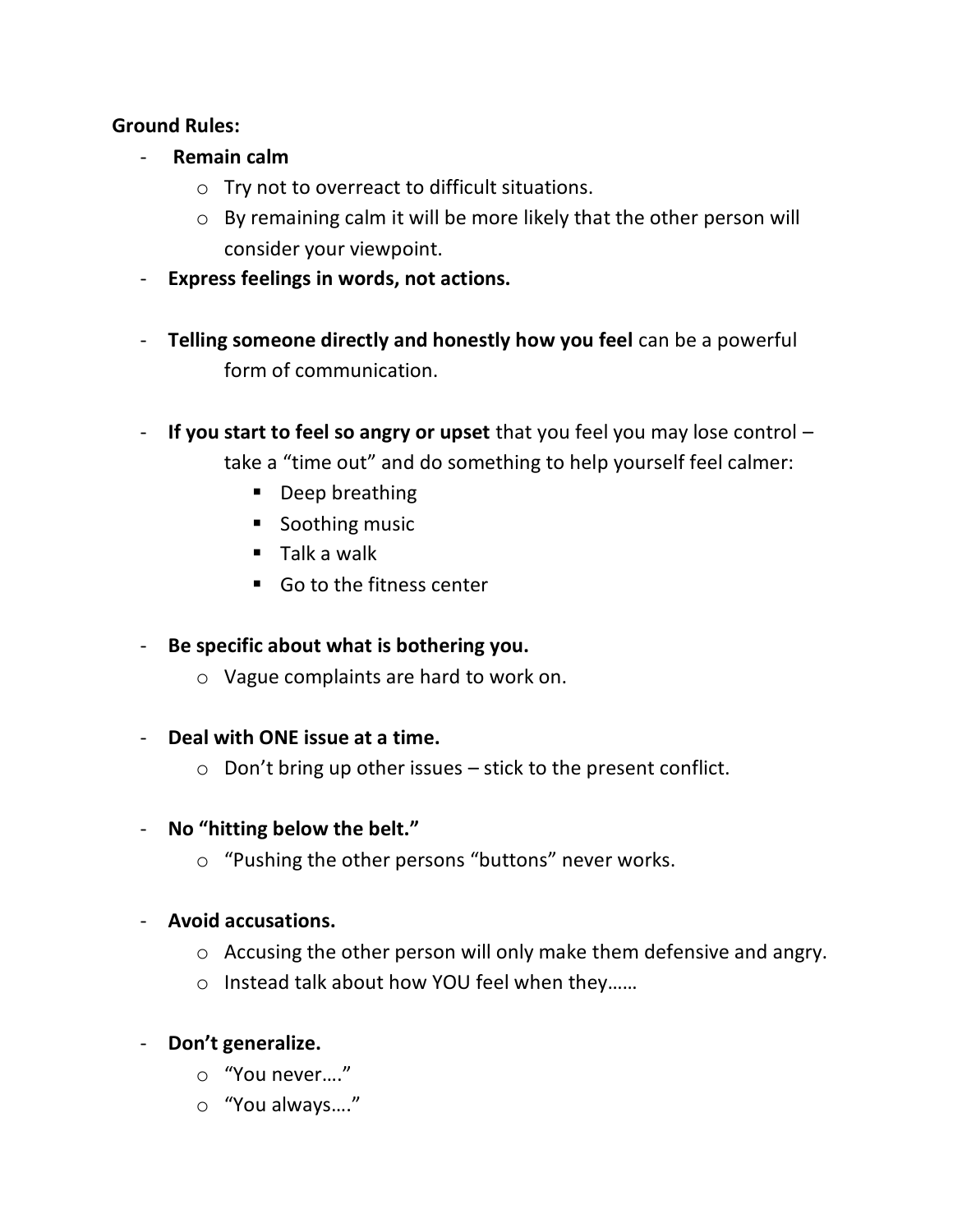## - **Avoid "Make believe."**

- o Avoid exaggerating or inventing a complaint.
- o Stick with the facts and your honest feelings.

## - **Don't stockpile.**

- o Storing up lots of grievances and hurt feeling over time doesn't work.
- o It's impossible to deal with numerous old problems.
- o Try and deal with problems (in the now) that arise. Bury the past.

## - **Avoid "clamming up".**

o Positive communication and "fixing" of problems only happens with talking and listening (good communication).

## **Now let's practice some of these ideas:**

#### **Scenario:**

Your partner had an affair 3 years ago and you found out about it. You "hear" from a friend that your partner is "talking" with someone else. You ask your partner about it and…..

## **Or**

You and your partner are trying to maintain sobriety. Your partner "disappears" for 3 days. You ask you partner where they've been and what they've been doing…..